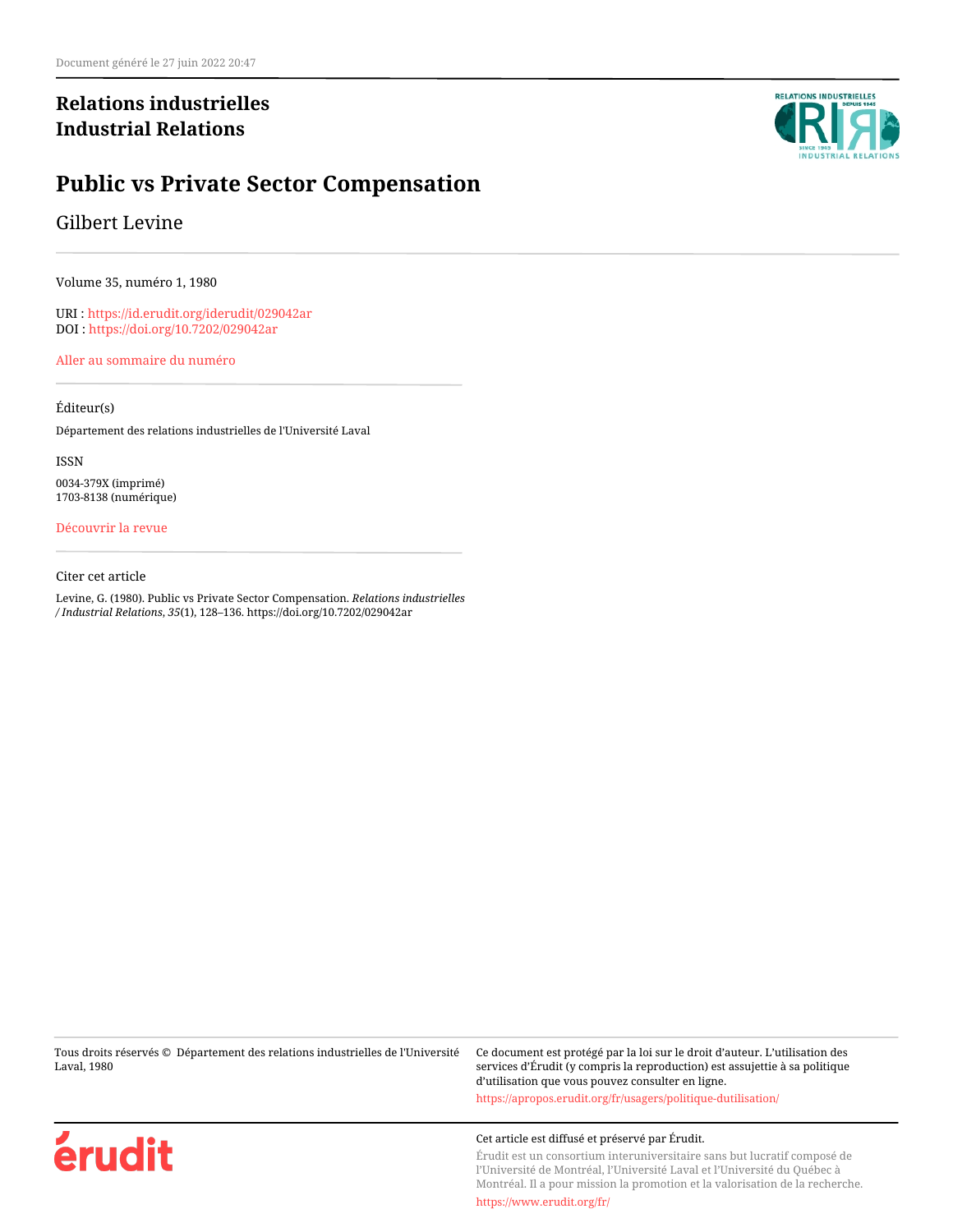## Public vs Private Sector Compensation

#### **Gilbert Levine**

Now that the Anti Inflation Board wage controls are being phased out, the Government of Canada is putting forward a new form of wage controls for public employees.

This time it's called *ACTC*. That stands for *Average Comparability of Total Compensation -* a term which we will hear with increasing frequency in the months and vears to come.

It was first proposed on March 8, 1978 by the Government in the form of Bill C-28, *"An Act to Amend the Public Service Staff Relations Act".* If enacted, no doubt the fédéral government will put strong pressure on crown corporations, provincial and municipal governments to follow the lead.

ACTC is a formula devised by fédéral technicians which is purported to measure the total cost of both wages and fringe benefits of public employees. The total compensation of comparable jobs with a representative sample of private sector employees will similarly be measured as a means of ensuring that pay rates in the Public Sector never exceed rates in the private sector.

The proposed scheme calls for costing thirteen wage and fringe benefit éléments and comparing them, occupation by occupation, with those in the private sector.

The thirteen elements to be compared include:

- 1. Wages and salaries
- 2. Pensions (including indexing provisions  $\&$  supplementary retirement benefits)
- 3. Life insurance
- 4. Disability insurance
- 5. Severance pay
- 6. Supplementary health insurance
- 7. Employer's share of provincial health insurance
- 8. Sick leave/sickness indemnity plans
- 9. Paid holidays
- 10. Vacation leave
- 11. Scheduled hours of work
- 12. Paid rest periods
- 13. Overtime

LEVINE, Gilbert, Research Director, Canadian Union of Public Employées.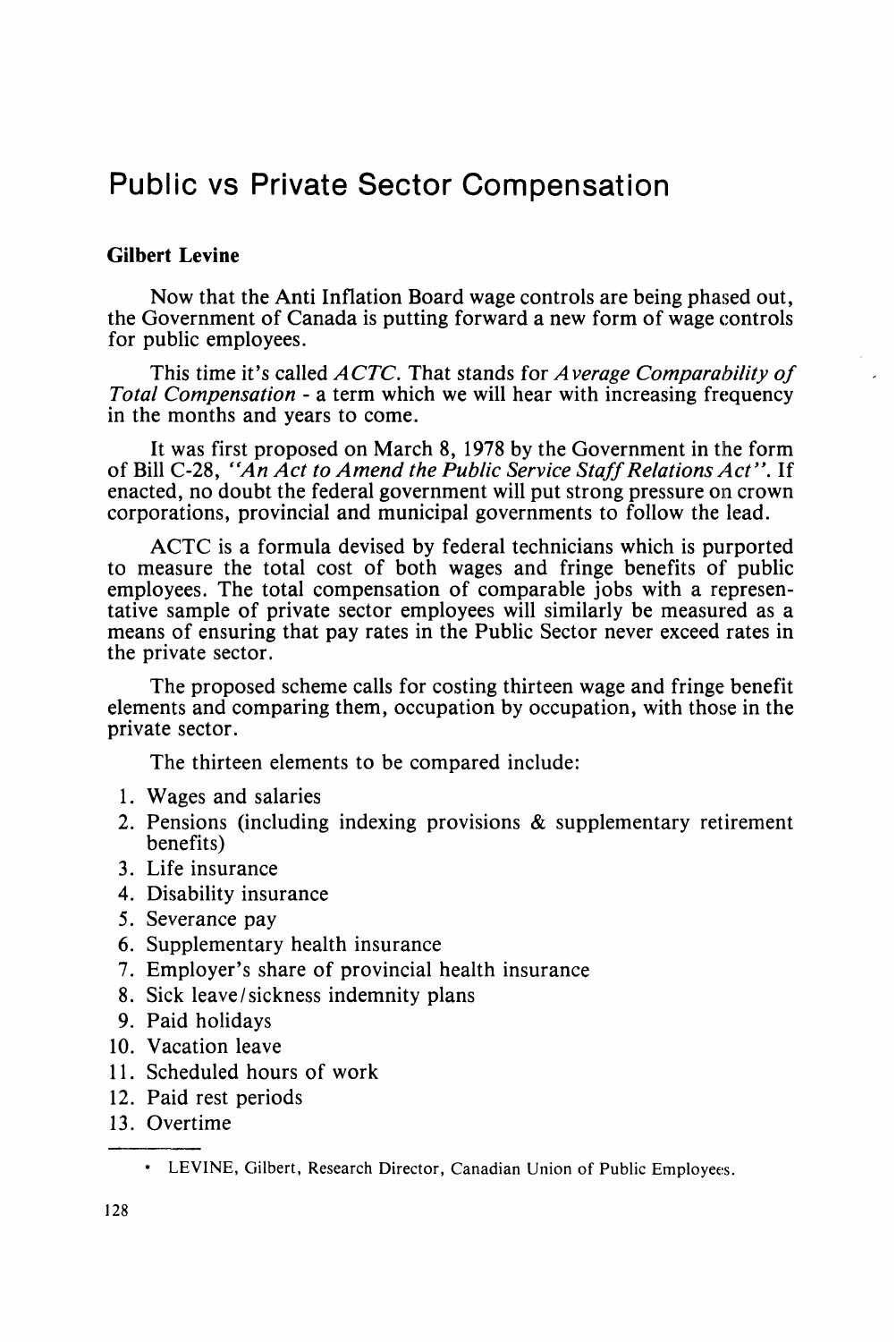Under this proposai, the total average compensation of private sector workers would be established using the techniques developed by the A.I.B. Comparable public sector employees would then be given the total amount of compensation, i.e. the new "guidelines", for which they would be allowed to bargain.

Accordingly, negotiations would be limited to bargaining for the appropriate mix of total compensation, i.e., wages relative to fringe benefits. In other words, unions would only be able to bargain on how the pie is to be eut. There would be no bargaining on the size of the pie.

Another feature of the scheme would include specific guidelines whereby arbitrators in interest disputes would be required to follow the ACTC formula in their awards.

Bill C-28 is falsely trying to accuse public employees for the economic mess we are in today. If that lie succeeds, it will take the heat off the corporations and their governments, who are the real creators of unemployment and inflation.

This new gimmick is ail part of a continuing propoganda lie that public employee wage increases in recent years have sparked inflation in Canada. But the facts have consistently shown that pay increases for public employees have never lead, but always followed, increases in industry:

Percentage wage increases in public sector wage settlements were less than private sector settlements in every year between 1968 and 1974. It was only in 1975, when public sector unions began to "catch up" to industrial workers, that the Government imposed wage controls.

In the eight years prior to the introduction of wage controls the average annual percentage increase in base rates in new settlements in the private sector totalled  $\overline{81.0}$  percent. For the public sector it was 81.5 percent. Therefore, the annual average differential between public and private sector wage settlements was less than one-tenth of one percent.

In comparing wage settlements between the public and private sectors since the start of collective bargaining in the federal public service in 1968 until the third quarter of 1976, the Honorable John Munro, Minister of Labour recently stated:

"The fédéral public service is trailing marginally behind the major bargaining units of the private sector. The public service, including ail levels of government, is only marginally ahead of the major bargaining units of the private sector. Some of the increases in the provincial and municipal wage levels in this period can be accounted for by the fact that public employées obtained bargaining rights relatively recently and were using their bargaining power to catch up to private industry wage levels."<sup>1</sup>

î From an address to the National Convention of the Canadian Merchant Service Guild, Vancouver, March 8, 1978.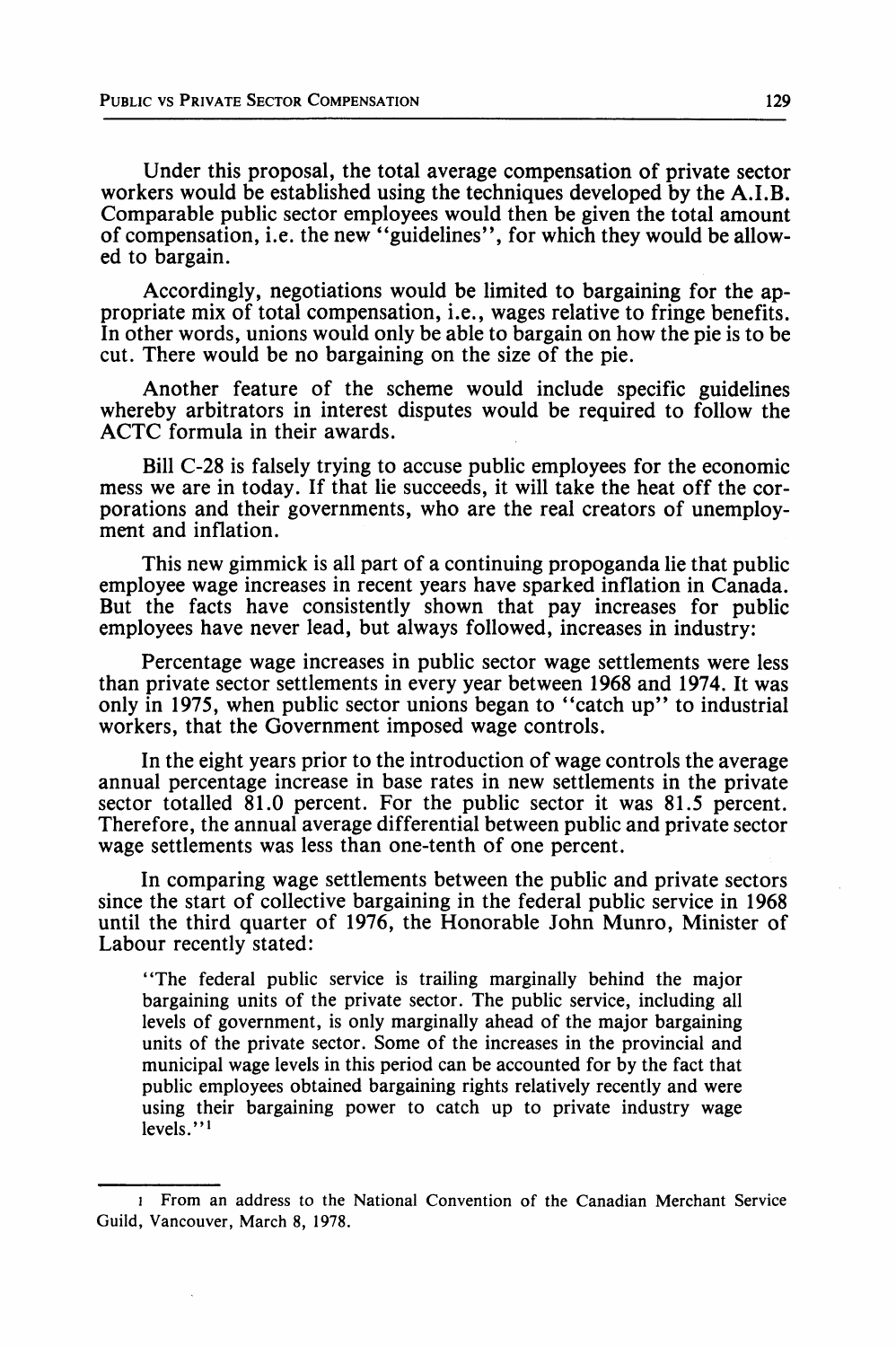In spite of this ACTC brings forth the concept that profit rnaking private industry must be the "leader" in wages and benefits. Employees who provide public services must then follow.

This is a wrong concept on two grounds:

- 1. Rates of pay should not only be set on the basis of skill, responsibility, effort, éducation, working conditions, etc., but also on the basis of the social value of the job in the community. For example, a floor sweeper who provides a useful community service in a hospital should be paid more than a floor sweeper in a chewing gum factory. That's not the case now. Rates of pay of public employees, who perform work that in many cases is so essential that they are forbidden by law to strike, should not hâve to follow rates of pay for non-essential workers.
- 2. Instead of always following the private sector, public employers should be free to be MODEL employers, to be followed by the rest of the community. Governments as employers should be free to introduce new concepts of industrial relations and new ideas on working conditions and benefits, as they have done in the past. Many years ago governments provided their employees with paid vacations, paid sick leave and pensions, long before they were known in private industry. If we had waited for private industry to introduce these concepts, they may still be unknown today in Canada.

What are some of the dangers of ACTC for public employee unions?

#### EVERYTHING IS NOT BEING COMPARED

The factors to be compared between public employees and private employers have been restricted by the federal government formula. When the Honorable Robert Andras, President of the Federal Treasury Board met with officers of the Canadian Labour Congress in February to discuss the ACTC formula, he was asked if the Government also intended to match non monetary benefits of public employees with benefits which apply in industry. The CLC officers had in mind the right to strike, the right to negotiate on pensions, on promotions, on job classifications etc. Andras replied that the Government would décide on the éléments to be compared and there was no intention to match thèse matters with industrial employees.

#### NO GUARANTEE OF OBJECTIVE STATISTICS UNDER ACTC

Unions and Governments will not likely be able to agree on which private employers would be included in a representative sample for comparison purposes. Nor will there be much agreement on job matches. But under ACTC Governments, as employers, will assume the responsibility of collecting "the facts" on average wage comparability. Where there will be a disagreement between the government and a union on any aspect of the sample, a *government* agency will make the decision. Governments, or their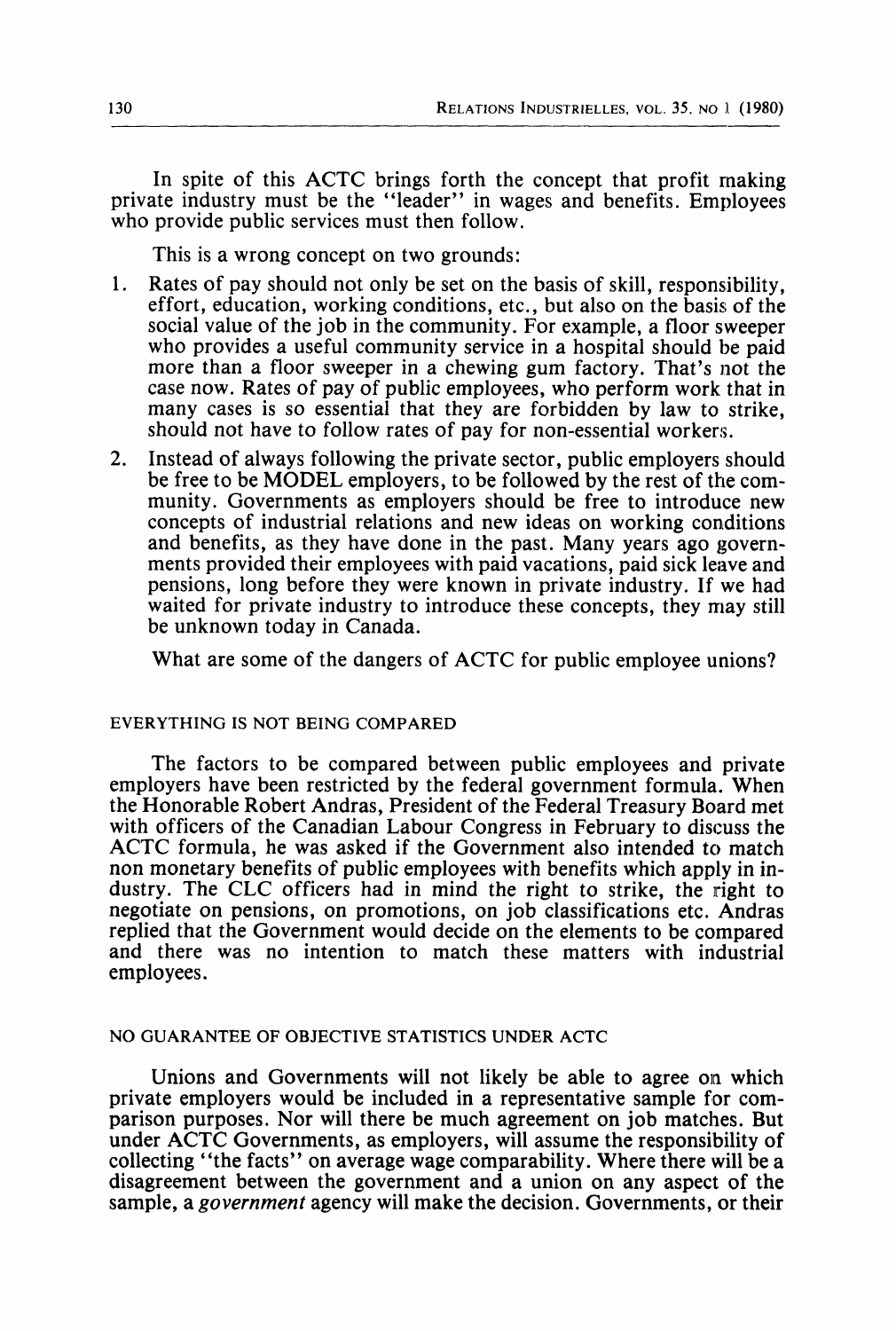**agencies like the Pay Research Bureau, will sélect the companies to be surveyed, will sélect the job matches between the public and private employers and will also make ail the calculations. This is on a par with one team (The Government) in a hockey match being allowed to make and amend the rules (The Public Service Staff Relations Act), to sélect the facts (Pay Research Bureau), to appoint the référée (the Arbitrator) in its game against the other team (the Unions).** 

**How will a Union bargaining with the Government as an employer be able to détermine the value of total compensation of the bargaining unit? It is obvious that it would be impossible for the Union to obtain accurate information when the Government has ail the records. It is also obvious that the Union would hâve to accept whatever the Government says the group would be entitled to. Surely, this is not a fair approach to bargaining.** 

Anyone who has negotiated with public employers in recent years will **know how governments, as employers, hâve distorted survey "facts" to their own benefit in bargaining.** 

**The people with the most "know how" in costing wages and benefits in**  Canada are the technicians of the A.I.B. These "experts" in rolling back **the hard won gains of workers will now be recruited as the impartial compensation surveyors of the new ACTC. Is it any wonder that trade unionists will be suspicious of the whole scheme?** 

#### COMPLICATIONS IN COMPARABILITY

**Even if the principle of wage comparisons based on total compensation was correct, the complications of gathering accurate compensation information are immense. Part of the difficulty stems from the fact that most employers do not keep accurate compensation records. Many items of compensation in the private sector, such as subsidized meals, Christmas and other bonuses, discounts, mortgage loans, stock options etc. are difficult to measure. It is erroneous to assume that ail éléments of compensation are measurable in accounting terms.** 

**The United State Public Service Commission has been examing the total compensation approach for some time. That body recently stated that it still needed several more years of experimenting before it might be considered valid. Could Canada's speed in entering the scheme be a case of "fools rush in where angels fear to tread?"** 

#### COSTING PROBLEMS UNDER ACTC

**Agreement between unions and government employers on "costing" of wages and benefits under ACTC will be difficult, or impossible. For example, assuming that a government matches a 6% employée contribution to a pension plan, it would mark that down as a 6% payroll expenditure. But**  most governments use this pension money to invest in their own operations. **In effect, they "lend" themselves money at greatly reduced rates of interest.**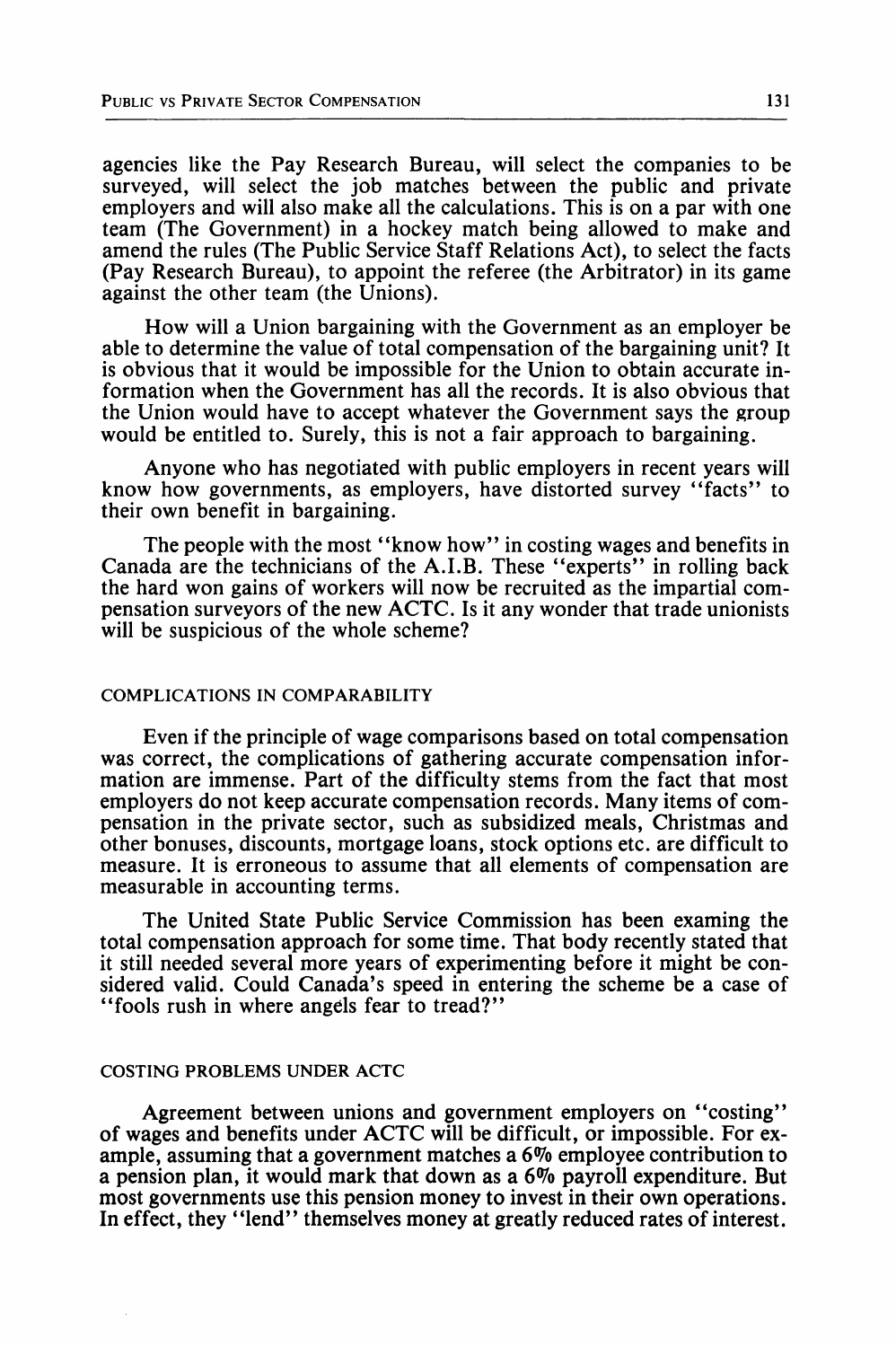This would hâve the effect of reducing the real pension cost by approximately one-half. As such, the *6°7o* payroll pension "cost" charged as compensation against the union may only cost the employer 3% in real terms.

One of the thirteen "costed" items under ACTC is overtime. Where a union negotiates an improvement in overtime premiums from the standard time and one half to double time, it would be charged for the "cost" of this improvement. However, if this increased penalty against the employer causes him to hire additional employees at straight time rates and eliminate ail overtime premiums, will this be considered as a reduced cost to the employer? Not under ACTC. Similarly, if the introduction of a rest period "costed" at  $3\%$  of payroll results in an increase in productivity of  $5\%$ , ACTC would still consider this as a new cost at  $3\%$ , when, in actual fact, costs hâve been reduced.

#### ACTC WILL BE BASED ON DATED MATERIAL

In the past, the government as a bargainer has relied on wage and benefit surveys of the previous year to détermine wage rates for public employees for the following year. This will continue under ACTC. Public employer offers will always be based on wage material that is several years out of date. Therefore, with private sector unions demanding large wage increases to meet inflation, public employee unions under ACTC will always lag behind.

#### CORPORATIONS HAVE A STAKE IN ACTC

As a means of covering up its own bad image, the corporate sector in recent years has been campaigning strongly against the conditions of employment in the public sector. If the corporate sector is successful in keeping down public sector wages and benefits, there will be less demand to improve the pay and benefits of its own employees. (Indeed, this may well be the rationale of pressure on government by corporations to bring in ACTC.) If industrial employers know that the statistics they supply on wage comparability will be used to set wages and benefits for public employées, there will be a strong pressure on them to feed biased information into a survey. They will tend to highlight poor wages and conditions and this would seriously affect the validity of any comparisons.

#### UNDER ACTC MANY MATTERS ARE NOT NEGOTIABLE

Once the total compensation is determined through ACTC, will a public employée union be free to détermine how the compensation is divided between wages and benefits? Not exactly. Many of the public sector benefits are determined by législation which is not subject to collective bargaining. For example, where the law says the employer shall pay 6% of an employee's wages into a pension, the union will not be able to say in bargaining that it would prefer to forgo the 6% and take 3 extra weeks vacation with pay.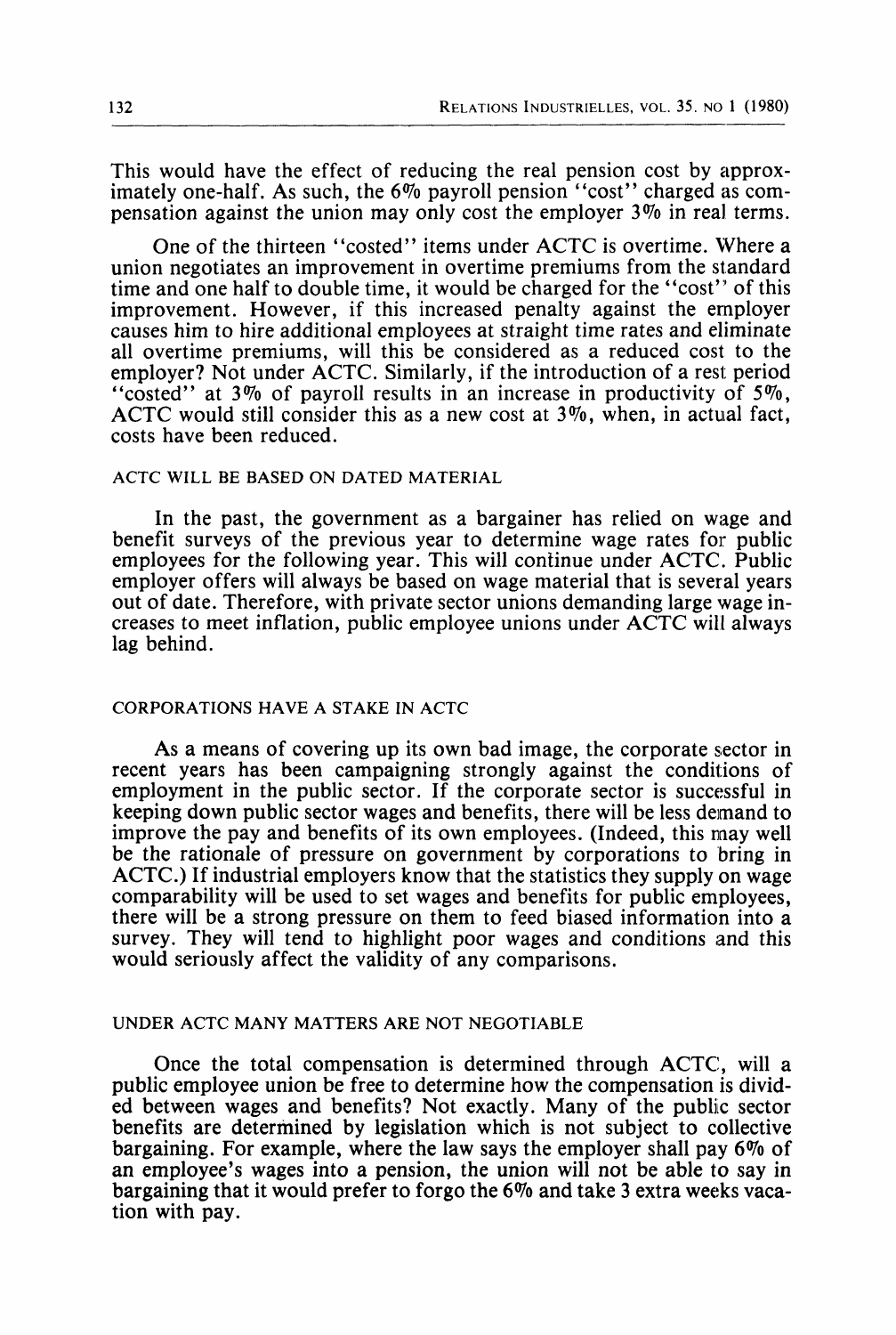**Even in matters not covered by législation, there may well be many rigidities built into the System of ACTC. One doubts whether the Government would allow every bargaining unit to choose its own mix of total compensation. Would it allow one bargaining unit to give up two 15 minute rest periods and eut the working day by half an hour? Or another group to eliminate rest periods in exchange for three extra weeks vacation? If that's what bargaining on total compensation really means, it could really end up in a wide variety of compensation packages.** 

#### NO IMMEDIATE CATCH UP UNDER ACTC

**If the ACTC formula shows that the compensation of a particular classification in the public sector is substantially behind a comparable private sector position, will Bill C-28 provide for an immédiate catch up? Not necessarily. The proposed amendment to the PSSR Act states:** 

**"If the existing aggregate of compensation is substantially less than that for similar or analogous occupations or work, any arbitral award rendered shall provide for the** *graduai* **élimination of the différences, taking into account the relative magnitude of the différence and the**  prevalent rate of increase in aggregate of compensation outside the public **service."** 

#### ACTC WILL MAKE BARGAINING RIGID

**The total compensation formula is similar to the A.I.B. arithmetic guidelines which are also based on an aggragate of pay, benefits, and other conditions of employment. With limits placed on compensation during the A.I.B., some unionists thought they would be able to concentrate their bargaining on non-wage working conditions and make some important breakthroughts. In fact, the opposite proved true. The imposition of total compensation under the A.I.B. removed the flexibility from collective bargaining. The A.I.B. has demonstrated that minimal, if any, progress can be made in improving working conditions when the compensation is frozen into one package. Similarly ACTC will not only freeze compensation bargaining, but it will also freeze bargaining on key non wage issues, such as job security, safety, promotions, etc.** 

#### ACTC WILL LEAD TO COMPUTERIZED BARGAINING

**ACTC will lead to what may be called "computerized collective bargaining". Wage and fringe benefit facts will be placed in a computer, which will then spit out "the facts" on what changes may be allowed in a collective agreement. Gone will be the rôle of the active rank and file member and steward. Unions will cease to exist as effective organizations. Bargaining in the public sector will become highly bureaucratie exercise. It**  will be the preserve of the technocrats, with little meaning to the member**ship.**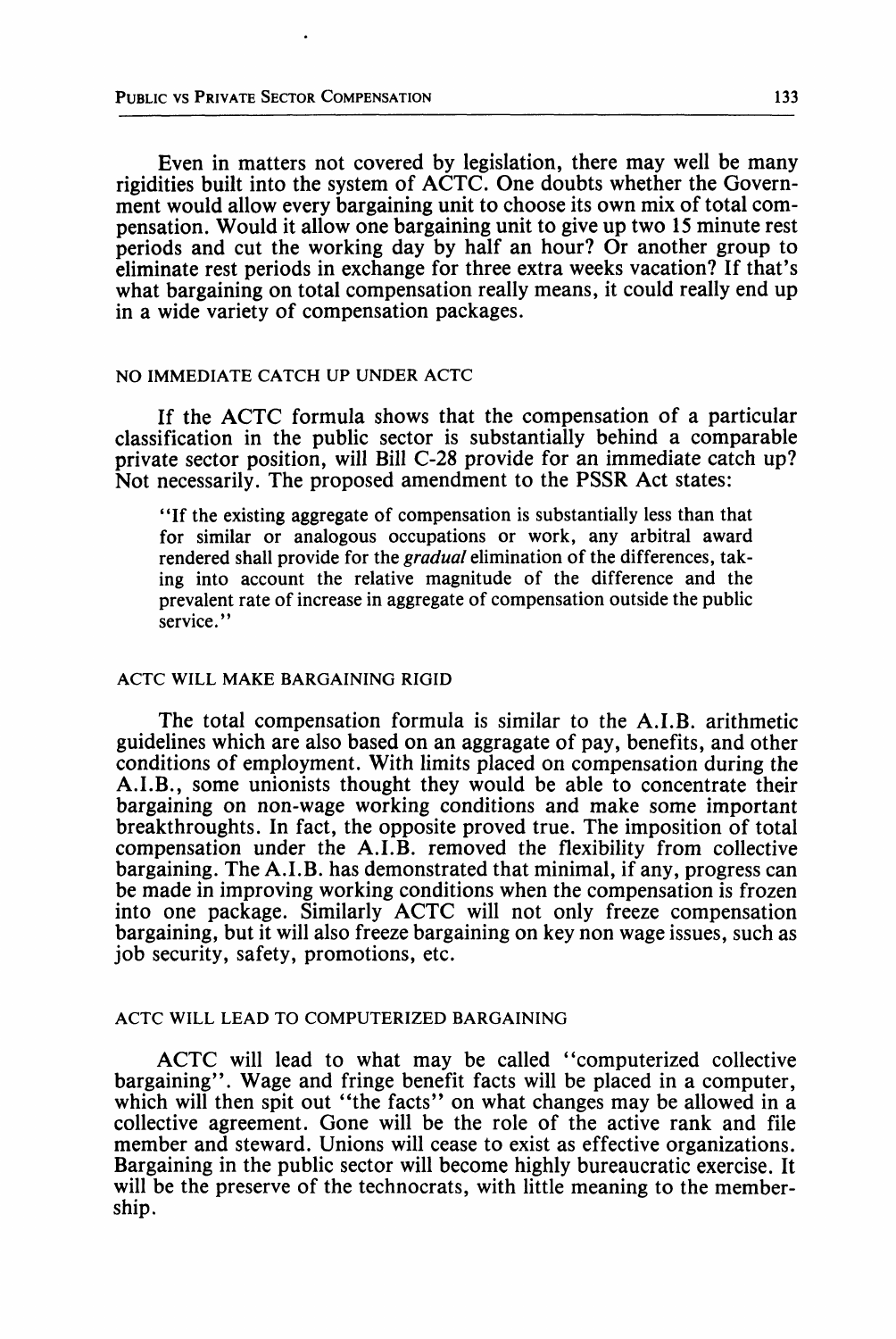Once the ACTC system is operational, governments will likely bring pressure to bear to decertify public employee unions. The argument will go: "Now that we have a "fair" system of comparisons and the computer is working well, you do no need a union any more.

#### ACTC WILL LOWER THE STANDARDS FOR PUBLIC EMPLOYEES

In the past, the fédéral government has stated that it should compare its conditions of employment with those in effect with good employers. This normally meant comparisons which did not include small employers with poor working conditions. Now under ACTC, the government wants comparisons to be made with ail employers, large and small, unionized and nonunionized, and with good and bad conditions. This new concept of an "average" will certainly have the effect of lowering the standard of public employées.

In accordance with the Public Service Staff Relations Act, guidelines to arbitrators in the past hâve been flexible and were on the basis of the "need to establish terms and conditions of employment that are fair and reasonable in relation to the qualifications required, the work performed, the responsibility assumed and the nature of the services rendered".

Under section 68 of the PSSR Act, an interest dispute arbitrator or negotiator could set wage rates based "on the needs of the public service for qualified employees". It appears that the Government no longer considers this need important. With Bill C-28, this section of the Act would be deleted and be replaced by the simple comparability formula. This would completely tie the hands of government recruitment officers who would no longer be able to improve salaries to attract qualified employees who are in short supply. Another example of this Government putting the needs of the private sector first!

#### ACTC WILL WEAKEN UNIONS

Labour unions are not merely economic organizations to bargain for wages and fringe benefits. Unions also serve to défend workers' rights on the job, such as grievances, promotions, discipline, occupational health and safety etc. Unions are also organizations to bring about social and political change. Denials of free collective bargaining on economic issues, will weaken the effectiveness of labour unions on ail other matters as well. ACTC will weaken a union's ability to fight for justice on and off the job.

#### ACTC IS DISCRIMINATORY AGAINST WOMEN PUBLIC EMPLOYEES

The recent passage by the Federal Government of the Canadian Human Rights Act has been hailed as a progressive move. Section II of the Act provides for the principle of equal pay for work of equal value. However, Bill C-28 is directly opposed to the principle of equal pay for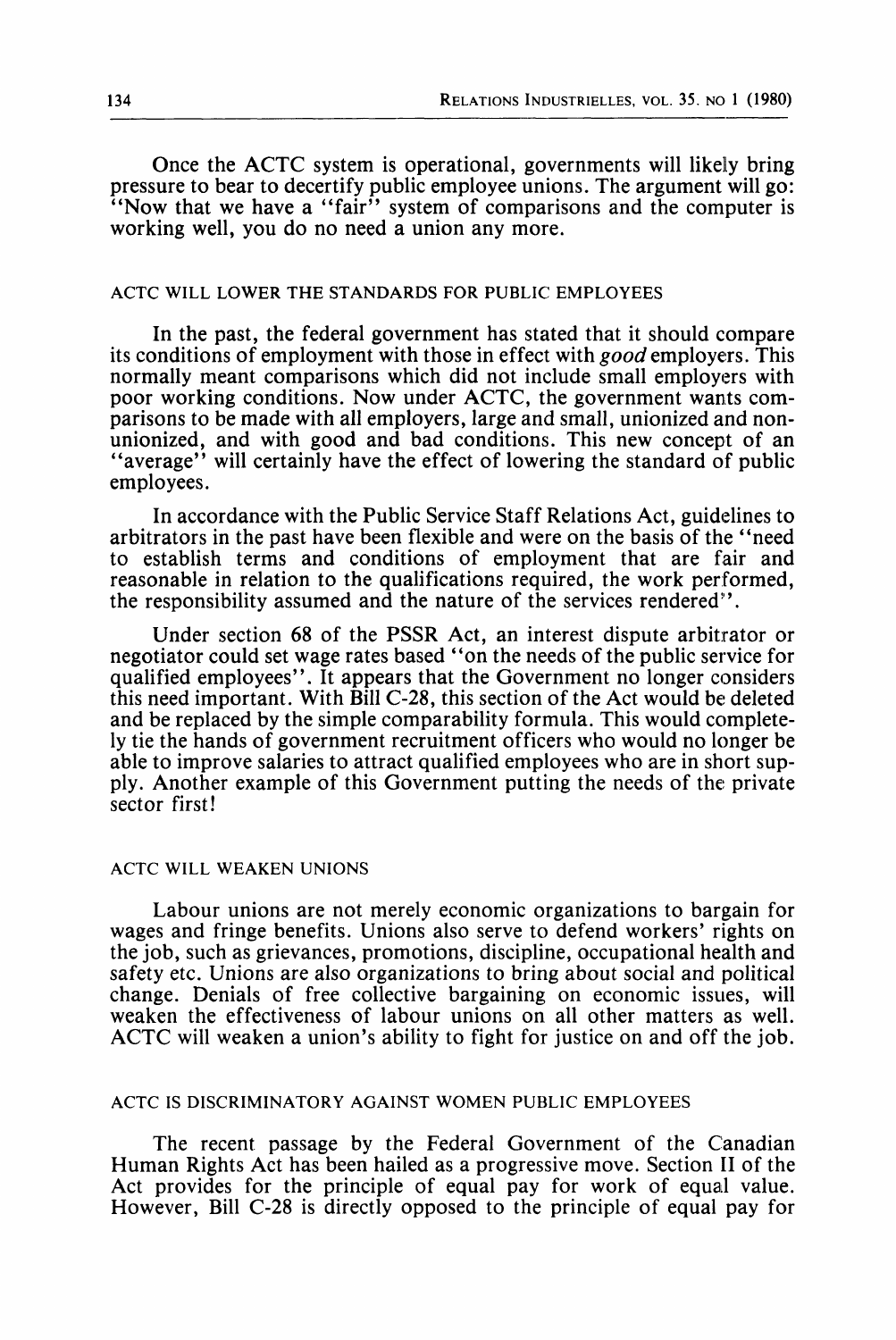**work of equal value. As such, this législation discriminâtes against public service women and adds a new level of wage controls on them.** 

**The Trudeau Government is taking away with one hand (Bill C-28),**  what it gave with the other (Human Rights Act). In order to have any mean**ing whatsoever, the comparison of equal pay for work of equal value must be made within the same company or place of work. Yet Bill C-28 establishes a principle of comparing occupations between companies, i.e., between unionized government employées and non-unionized private sector**  employees. Instead of comparing the worth of a public service female **clérical worker with the worth of a higher paid maie public servant, the Government now proposes to compare her with the clericals employed in banks, insurance companies and retail trade, where unionization is virtually nil. Thus, women in clérical and secretarial jobs in the unionized public sector will hâve a new wage ceiling. That wage ceiling will be the average pay of clérical jobs in private industry, where most women are unorganized.** 

**In other words, public sector women will hâve their wage rates tied to the job ghetto rates of low paid jobs in private industry, where employers profit by discriminating against women.** 

**This is directly contrary to the principle of comparison within the establishment, as defined in the equal pay section of the Canadian Human Rights Act.** 

#### ACTC WILL PIT WORKER AGAINST WORKER

By telling industrial workers that public employees are the cause of inflation and other economic problems, Governments are, in effect, seeking **the support of industrial unions to keep down the wages and benefits of**  public employees. Therefore, ACTC is designed to pit the private employee against the public employee. In a labour movement divided between public **and private employées, both will lose. No group of workers gains by holding down the wages of another group.** 

#### ACTC MAY LEAD TO REGIONAL OR ZONAL RATES

**Section 68 of Bill C-28 directs arbitrators, and presumably government negotiators, to take "fair and reasonable account of... relevant**  *geographical...* **and other éléments of the aggragate of compensation". This appears like the thin edge of the wedge towards régional and zonal rates of pay. This in turn could lead to the break-up of national bargaining units and the further widening of income disparities between the various régions of Canada.** 

#### COMPARING POOR WITH POOR WILL NOT BRING JUSTICE

**Unions should reject comparing the poor wages of one group of workers against the poor wages of another group of workers with the con-**